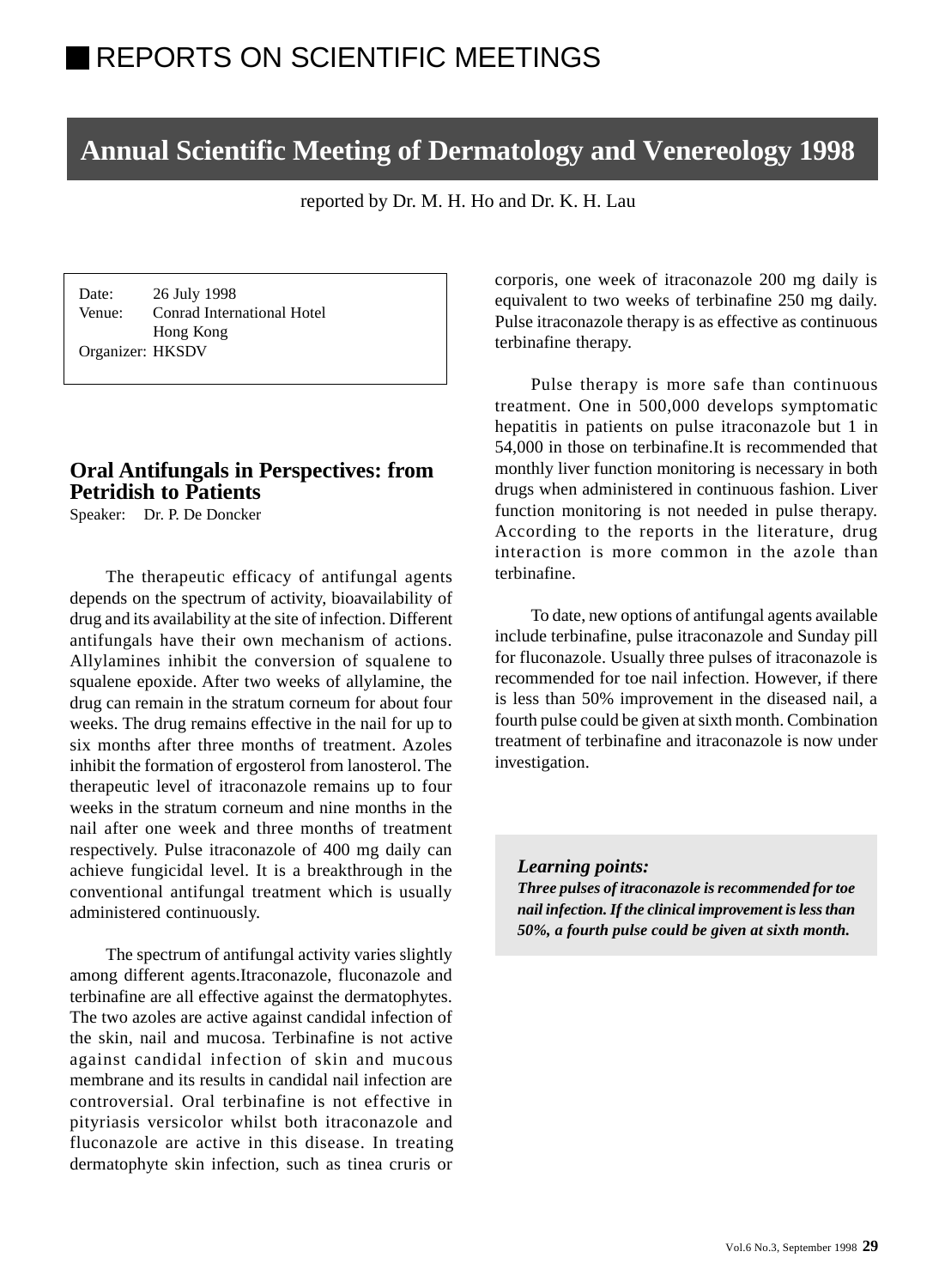# **Intermittent Pulse Therapy of Itraconazole in Onychomycosis: Local Experience in Hong Kong**

Speaker: Dr. W. Y. M. Tang

This is a study conducted in the Social Hygiene Service to evaluate the efficacy of three weekly-pulses of daily 400 mg itraconazole in treating finger and/or toe nail onychomycosis. Previous studies had already demonstrated that continuous regimen of daily 200 mg itraconazole for three months was an effective way of treating onychomycosis but there may be a problem of drug compliance. Forty-four Hong Kong Chinese with 10 fingernail and 42 toenail onychomycoses diagnosed clinically and mycologically were recruited in this study. They were given three pulses of itraconazole with each pulse of 200 mg bd in the first week of three consecutive months. The progress was monitored by measuring the normal nail length from the proximal nail fold and the proportion of the diseased area of the target nail at week 0, 5, 9, 12, 24 and 36. Liver function tests were monitored both before and after treatment. The pathogens isolated were mostly dermatophytes (Trichophyton rubrum and mentagrophytes). The clinical cure rate, positive clinical response rate and mycological cure rate were 70%, 90% and 90% for fingernail onychomycosis; 35%, 81% and 68% for toenail onychomycosis. Five patients dropped out because of adverse effects or defaulted for unkown reason. The tolerability to treatment was rated as good or excellent. Minor side effects reported included epigastric pain, dyspepsia, diarrhoea and urticaria. No deranged liver function tests were detected at the end of treatment. It was concluded that pulse itraconazole therapy was an effective and safe treatment for both fingernail and toenail onychomycoses.

### *Learning points:*

*Local study in Social Hygiene Service evaluating forty-four patients also concluded that pulse itraconazole with 400mg daily for one week per month for three months was an effective and safe treatment for onychomycoses.*

## **Erbium-Yag Laser Therapy**

Speaker: Dr. R. S. C. Leung

Erbium-Yag laser is one of the new laser technology used in skin resurfacing. The mechanism of skin resurfacing includes regeneration of epidermis and dermis, collagen remodelling and shrinkage. Other resurfacing lasers include Ultrapulse, Nova pulse, silk-touch and feather-touch carbon dioxide lasers.

Erbium-Yag laser has a wavelength of 2940 nm. It has the characteristics of precise depth control and less thermal necrosis, thus, wound healing is faster. Epidermal reepithelialization takes 7-14 days and dermal repair takes around 90 days. It causes less erythema, less pigmentation and the procedure requires less anesthesia.

Skin resurfacing is a potent stimulant of herpes simplex infection. To minimise the risk of herpes simplex infection, prophylactic antiviral agent can be given 24 hours preoperatively, such as Acyclovir 400 mg tds, Famciclovir 250 mg qd or Valaciclovir 500 mg tds. Broad-spectrum antibiotics is prescribed on the day of operation to reduce bacterial infection. The preoperative use of topical retinoid to reduce pigmentation is still controversial. After resurfacing, mild non-greasy moisturiser should be used. Sunscreen and 1% hydrocortisone are prescribed to reduce the inflammatory reaction and sun-induced pigmentation. Post-operative hyperpigmentation occurs two to four weeks after the procedure. It affects dark skin person more than fair skin. Topical 2% to 4% eldoquin can be applied as prophylaxis after reepithelialization. More attention should be paid to postoperative erythema. Focal erythema indicates impending scarring which requires immediate action with topical steroid and/or silicone gel occlusion. Diffuse erythema usually represents normal reaction.

### *Learning points:*

*Postoperative focal erythema after laser resurfacing indicates impending scarring which requires immediate action with topical steroid and/or silicone gel occlusion, while diffuse erythema usually represents normal reaction.*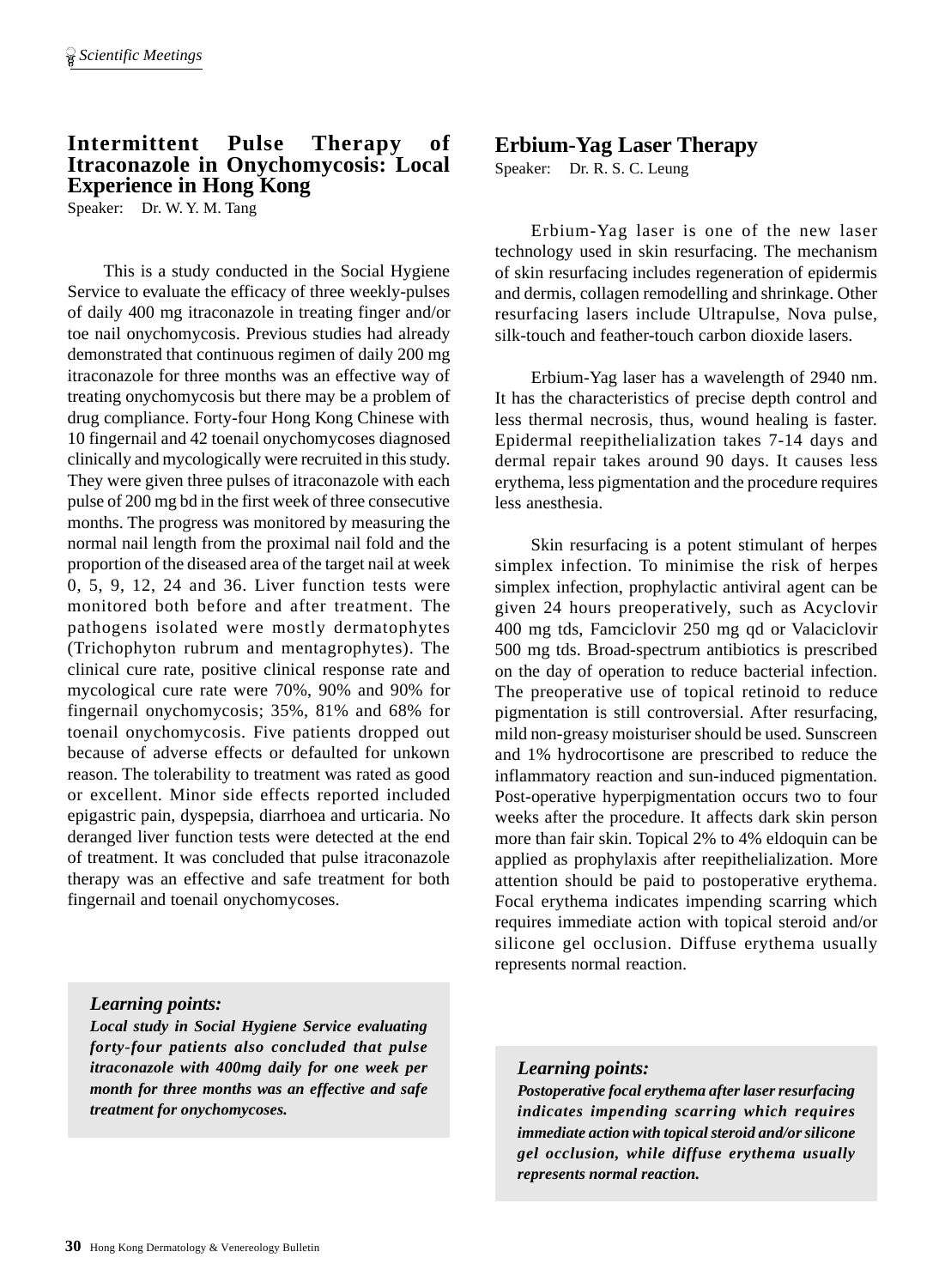## **Syphilis : Revival of an Old Disease**

Speaker: Dr. K. H. Lau

#### **Syphilis: an Old Diseases**

Syphilis is a disease of more than 500 years old and it was believed to be acquired by Columbus' Spanish crew from the New World natives in 1490. The world-wide incidence of syphilis reached an all-time high during the World War II. With the introduction of penicillin, the incidence had decreased significantly. In Hong Kong, with the introduction of comprehensive control programme and penicillin treatment in late 1960's, the incidence of syphilis reported in Social Hygiene Service fell from around 1400 new cases per year during 1970's to the all-time low of around 300 cases in 1991. Congenital syphilis decreased from over 100 new cases annually in early 1970's to no reported cases in 1991.

#### **Revival of Syphilis in its Early Infectious Forms**

Recently, however, the Social Hygiene Service has witnessed a significant re-emergence of syphilis. From 1991 to 1997, the total incidence of the disease in the Service has increased more than two times ( reported new cases increased from 310 in 1991 to 744 in 1997). This recent increase in incidence in syphilis was part of the general increasing trend in all sexually transmitted diseases seen in recent years in Hong Kong.

The majority of these new syphilitic patients in Social Hygiene Service suffered from early infectious syphilis: over the last six years, there has been a tremendous increase in primary syphilis of more than 14 times; a significant increase of secondary syphilis of six times; and a moderate increase of early latent syphilis of four times. Furthermore, congenital syphilis has reappeared in recent years.

### **Medico-social Causes for the Rise**

There are numerous causes for the recent increase of syphilis in Hong Kong. The change of attitude and behaviour towards liberal sexual contact, the lack of public awareness towards the disease, the increasing population moving in and out of Hong Kong, and the presence of reservoirs of sexually transmitted disease around our territory are important social factors to account for the increase. Medical factors also play an important role in the rapid rise of syphilis. The inadequate awareness of syphilis among the unwary doctors, the inadequate resource on public health education on STD, as well as the inability of the STD service to reach the high risk groups (e.g. prostitutes and frequent travellers) all weakened the control of the disease. Various strategies dealing with these adverse medico-social factors are being implemented by the Government in hope of halting the rising trend of syphilis. However, the ultimate mean of control of the current problem depends on the cooperated effort among specialists working in the private and the public sectors.

#### **Syphilis & HIV Infection**

In USA, the rise of early infectious syphilis in early 1980's was met with a subsequent epidemic spread of HIV infection in late 80's. Various studies in USA had confirmed that genital ulcerative disease such as syphilitic chancre is an important co-factor for HIV infection. Local data in Social Hygiene Service has also confirmed the close association between the two diseases. Patients with positive syphilitic serologies had three times the risk of being co-infected with HIV, when compared with other STD patients whose VDRL were negative. In addition, almost one tenth of our HIV positive patients had concomitant syphilis. Almost half of these patients had early infectious syphilis. Whether we will face an epidemic rise of HIV infection in the coming year after the present increase of early infectious syphilis is an important issue which should be monitored very carefully. Although the direct extrapolation of the American experience to local population may not be totally feasible, we are encountering more and more patients who have syphilis as well as HIV infection. Managing syphilis in these HIV positive patients will definitely pose a great challenge to physicians and venereologists in the coming years.

### *Learning points:*

*The incidence of syphilis in Hong Kong has increased significantly as reflected by the two times incresase of the annual incidence of the disease in Social Hygiene Service in the last six years. The majority of these new syphilitic patients suffered from early infectious syphilis.*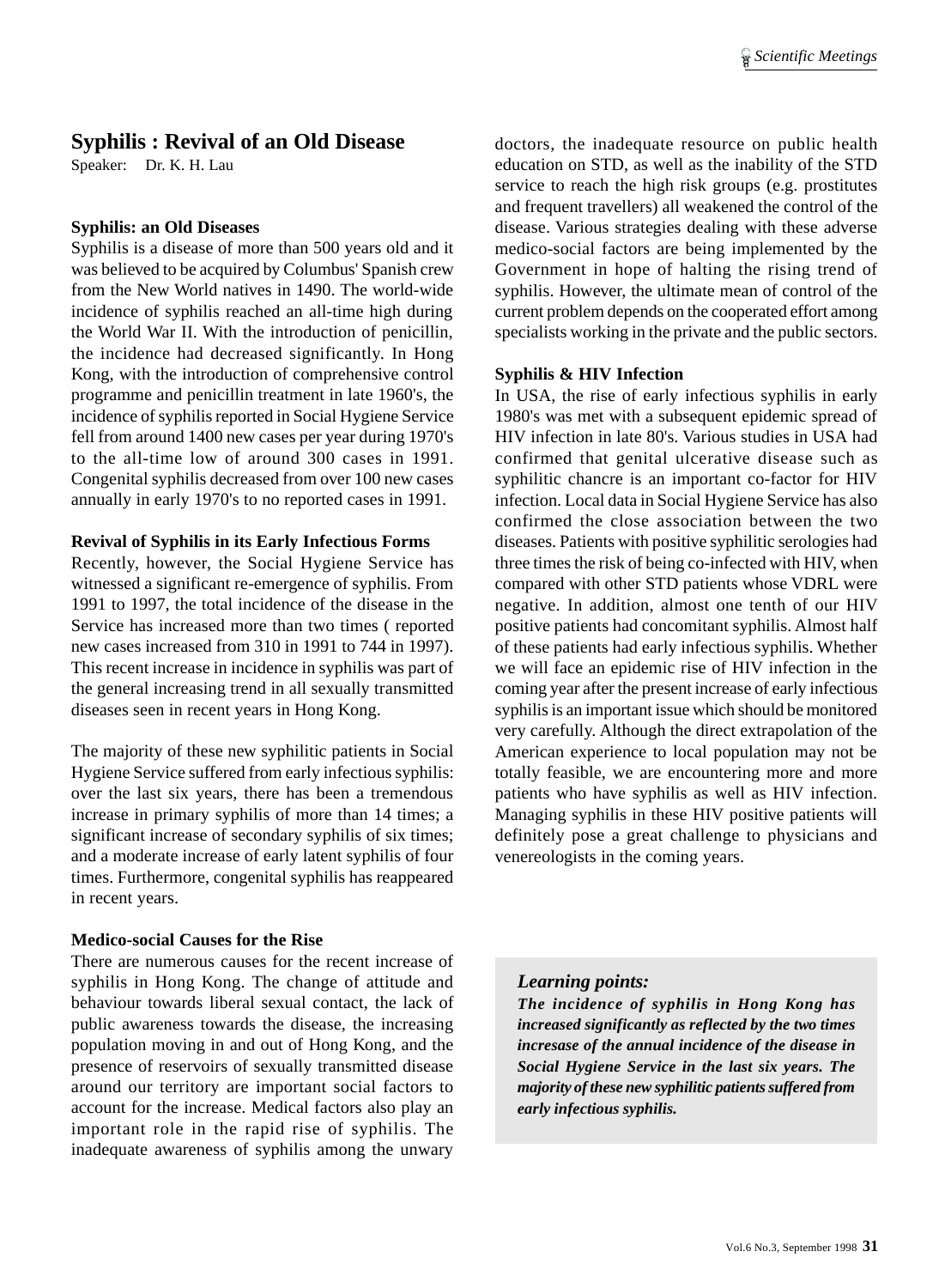# **Clinical Dermatology 2000**

reported by Dr. K. H. Lau and Dr. K. K. Lo

Date: 18 - 20 June 1998 Venue: Raffles city conventional centre, Singapore

## **Advances in Atopic Dermatitis**

Speakers: Drs. K. P. Cooper, D. Maurer, G. Stingl, J. Ring, S. Reitamo, E. J. M. Van Leent

Atopic eczema is a very common skin disorder which usually runs a protracted course, causes great discomforts and adversely affects the life of the patient.

### *New Insight in Immunopathogenesis of Atopic Eczema*

In the symposium, various speakers gave a comprehensive overview of the most up-to-date advances in the immunopathogensis and treatment of this common condition.

Dr. Cooper showed that the immune system of patients with atopy is tuned to respond to an antigenic challenge with a type 2(Th2) rather than with a type 1(Th1) T helper cell response. Type 2 response in these antigen-reactive T cells produce mainly IL-4, IL-5 and IL-10, which stimulate the humoural arm of immune system with antibody IgE production. Equilibration of this dysbalance with IFN-gamma or IL-2, which is an essential part of type 1 T helper cell response, can exhibit an inhibitory effect on type 2 response and thus may be a promising treatment strategy for such patients.

It is well recognized that increase in IgE is frequently associated with atopic disease and particularly pronounced in patients with skin manifestation as atopic eczema. As a result, the increase of IgE has all alone been regarded as a diagnostically helpful parameter only. Paradoxically, atopic eczema

does not result from type I hypersensitivity reactions. The immunological response is rather similar to type IV immune response.

The new concept of a pathogenetic role of IgE in the aetiology of atopic eczema was introduced in the meeting. The theory began with an observation that the cutaneous antigen-presenting cells such as Langerhans cells and dermal dendritic cells of atopic individual frequently display anti-IgE reactivity. And in lesional skin, Langerhans cells and other dendritic antigenpresenting cells express surface-bound IgE. It is now clear that binding of monomeric and perhaps also, complexed IgE to these antigen presenting cells mainly occurs via their high affinity IgE receptor FceR1. Dr Maurer showed that antigens and allergens are much more efficiently processed and presented to T cells when taken up by these IgE bound antigen presenting cells. The enhanced allergen or antigen presentation to T cells greatly amplified the subsequent Th2 response seen in patient with atopic eczema. In vivo, this FceR1- IgEfacilitated allergen presentation may critically lower atopic individuals' threshold to mount allergen-specific T cell responses and thus, be responsible for the perpetuation of the disease.

These serum IgE-defined exogenous protein are not always the main disease precipitating allergen. Recent observation found that patients with atopic dermatitis have serum IgE against, not only exogenous allergens, but also self proteins. A newly defined cytoplasmic protein, Ara 1, has been very recently characterized as the autoantigen targeted by IgE in atopic eczema. This suggests that autoimmunity is a major component of allergic tissue inflammation in atopic individuals. Hence, scratching in atopic eczematous patients, on the one hand, introduces exogenous allergen into antigen presenting cells in skin, and on the other hand, disrupts some epidermal keratinocytes, releasing Ara 1 autoantigen. In this way, two feedback loops are established which perpetuate the inflammation.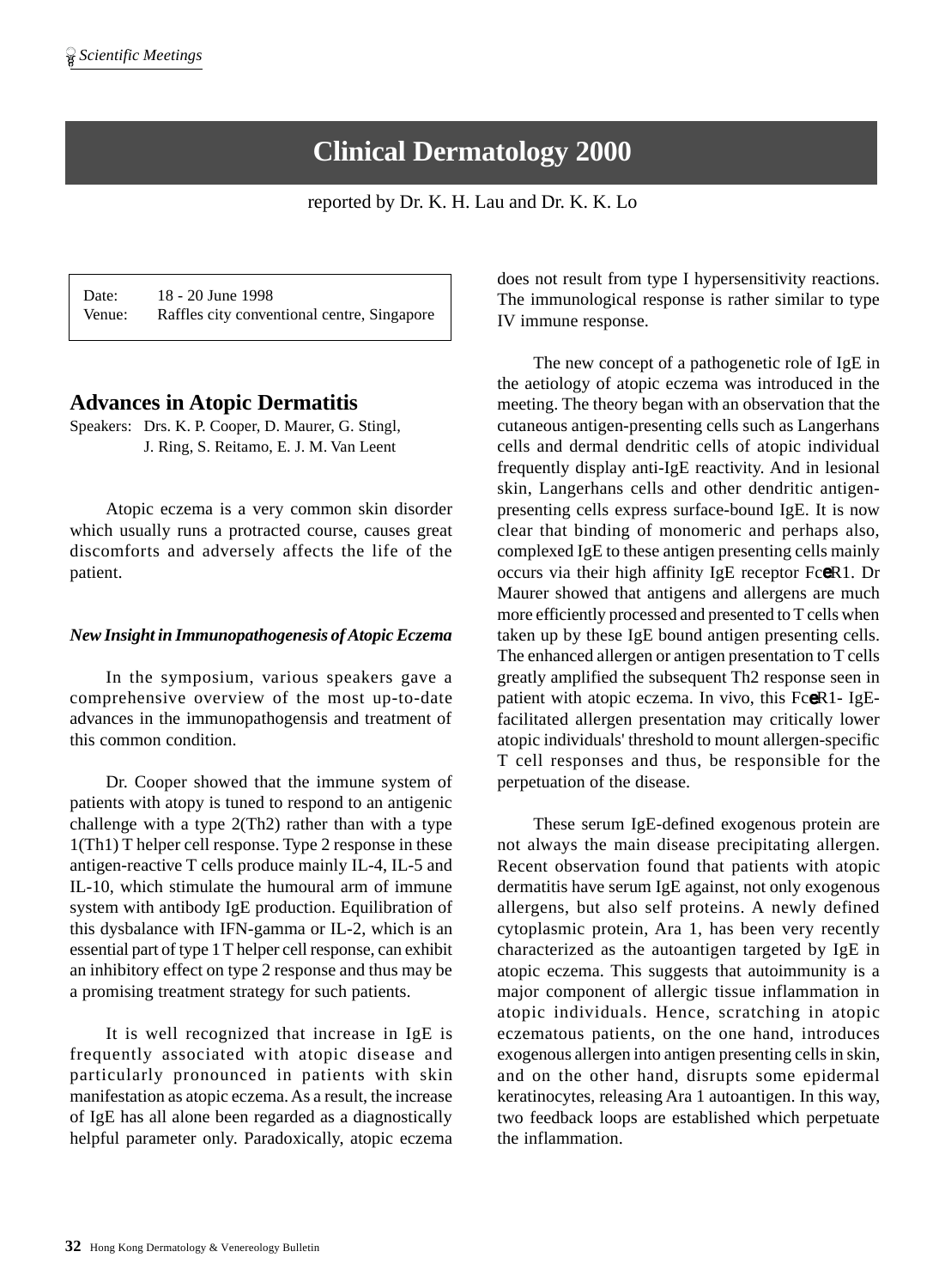#### *New Investigation in Atopica Eczema*

IgE-facilitated allergen presentation may also be operative in the newly introduced investigative procedure in patient with atopic eczema : Atopy Patch Test. Dr. Ring demonstrated that aeroallergens such as pollen and house dust mite best prepared in petrolatum base, applied under occlusive conditions on tapestripped non-lesional skin during period of disease remission, can elicit delayed-type hypersensitivity reactions. This is introduced as a clinical method of evaluating the relevance of IgE-mediated sensitization due to exogenous allergen in patients with atopic eczema. Avoidance strategy of the identified allergen, such as house dust mite, becomes a very important step in managing those patients who are atopy patch test positive.

#### *New Treatment Modalities*

The symposium concluded by presentations of Drs. Reitamo and Van Leent's results on the use of topically applied immunosuppressive macrolides which may provide an effective therapeutic alternative to the conventional corticosteroids treatment.

Topical Tacrolimus (FK506) ointment was first used to treat patient with atopic eczema in 1994. Dr. Reitamo shared his experience on this new form of topical treatment. The action of the drug is similar to cyclosporin which blocks the inflammatory cytokines production. Clinical improvement is noticed as early as three days after treatment, with a maximum response seen after one week of treatment. Concentration of 0.3% topical tacrolimus shows better response than the weaker strength of 0.03%. The topical treatment is also effective in treating atopic eczema in children, even in lichenified forms involving the flexure. No serious side effect was reported except the significant increase of local burning, especially in first and second day of treatment. Systemic absorption of tacrolimus did not reach therapeutic concentration, hence no systemic immunosuppressive effect was noted. The absence of skin atrophy, in particular, may make this new form of treatment a good alternative to topical steroids.

Another emerging anti-inflammatory drug introduced by Dr. Van Leent is SDZ ASM 981 (Ascomycin). The drug is a macrolactam derivative. A recent study comparing topical 1% ascomycin with vehicles in the treatment of atopic eczema for a period of three weeks showed a 37.7% of improvement on once daily regime. Clinical improvement rose to 71.9% in twice daily regime. Only very low concentration of ascomycin was detectable in patients' serum which had no clinical effect. No serious side effects were reported except the feeling of warmth or burning, occasional folliculitis and dry skin.

#### *Learning points:*

*The use of topically applied immunosuppressive such as topical Tacrolimus & SDZ ASM 981 may provide an effective therapeutic alternative to the conventional corticosteroids treatment in the management of atopic dematitis.*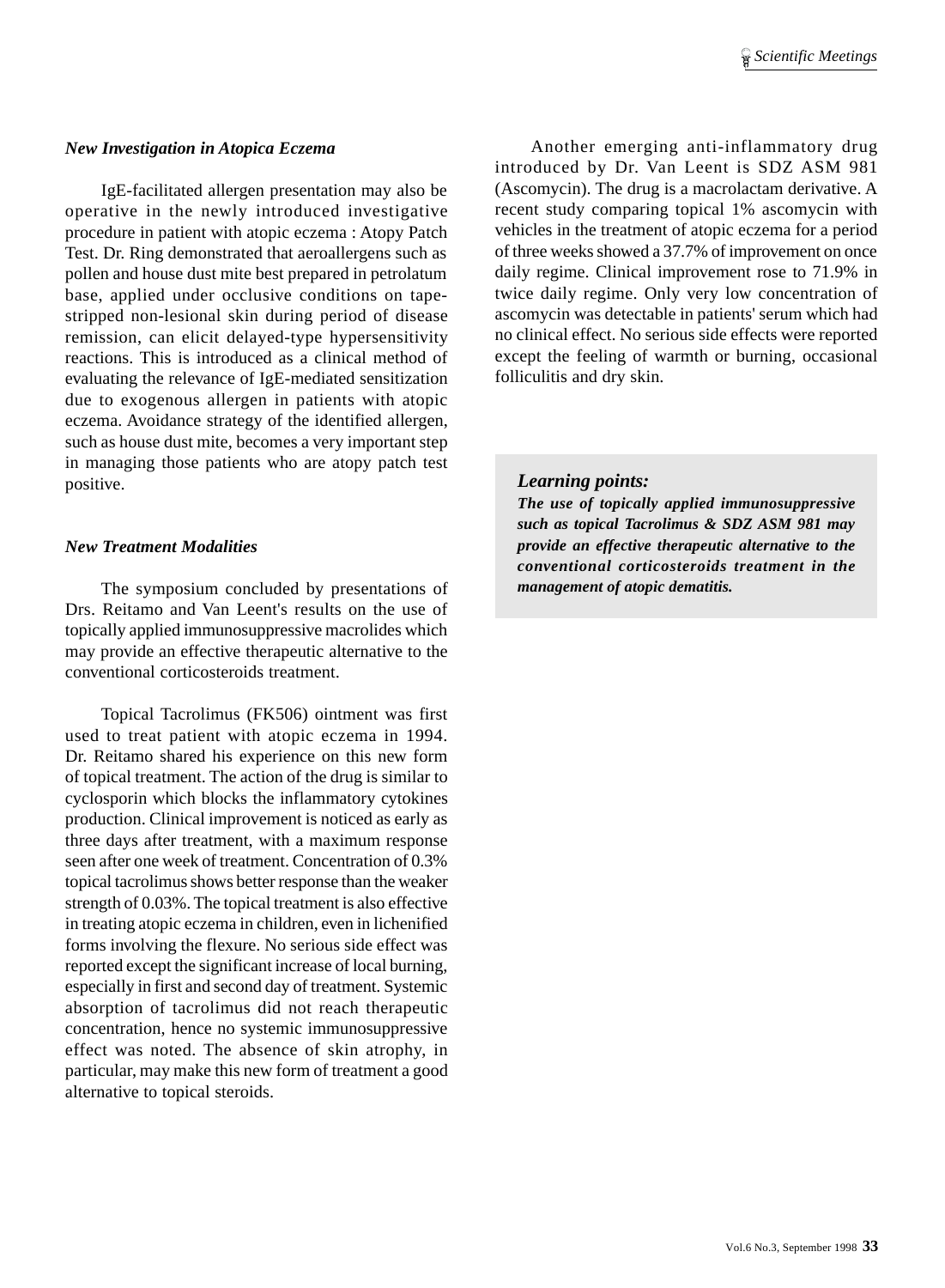# **Leprosy in the Year 2000**

Speakers: Dr. K. P. W. J. McAdam & P. Sampoonachot

According to the report by the WHO at the beginning of June 1997, there were 1,150,000 estimated cases of leprosy in the world. Over half of the leprosy patients were in SE Asia. More than 85% of all registered cases are found in 6 countries: India, Brazil, Indonesia, Myanmar, Nigeria and Bangladesh. Although there has been a global decline in the number of case of leprosy, there are still countries in which the control of leprosy is suboptimal. The number of case in Bangladesh is increasing while that in India and Phillipines static. The number of case in China is decreasing. On the other hand, the global incidence of new case showed no similar decrease as the general trend, but remained static.

### *New Insight in Immunopathogenesis & Clinical Features of Leprosy*

The clinical features of leprosy can be boiled down to the presence of anaethestic skin lesions, thickened nerves and the demonstration of bacilli in these lesions. This clinical spectrum of leprosy is now redefined in the light of immunopathogenesis and various cytokine profile: M. leprae detected in the body are presented to T helper cell by the antigen presenting cells through HLA class II epitope. The subsequent T helper cell response is predominantly a type 2 response with the production of IFN-gamma and TNF-beta. It is believed that the degree of this type 2 T helper response in relation to the type 1 T helper response determines the position in the clinical spectrum at which the patient stands. In tuberculoid end, the type 2 Th response predominant while type 1 Th response prevails in lepromatous end of leprosy. In addition, host susceptiblity to M. leprae infection has been clarified by genetic studies. Tuberculoid leprosy has been linked with HLA DR2 &3, while lepromatous leprosy associated with HLA DQ1. The clinical manifestation of neuropathy is believed to be due to immunological damage targeting to Laminin alpha 2 in neural tissue. The whole genome sequence of M. leprae has almost been worked out completely. With a better understanding of the organism from the point of view of its DNA blueprint and subsequent protein makeup, a new area of research is opened: the development of possible vaccine and serological tests basing on the immunological response to the antigenic component of the organism.

### *Advance in Treatment*

Treatment of leprosy has greatly affected the prevalence of the disease. The latest figure (June 1997) from WHO shows that the number of leprosy patients registered for chemotherapy has fallen from 5.4 million in 1985 to 0.88 million. One of the reasons for the dramatic fall in the number of patients over the past three years is the result of the cleaning up of old registers and also because many countries have adopted fixed duration chemotherapy. The global coverage of multidrug therapy (MDT) is currently about 97%. The information available from a number of WHO control programme for the Elimination of Leprosy shows that the relapse rate is very low (0.1% per year for paucibacillary and 0.06% per year for multibacillary leprosy on average).

Recently four more new drugs have shown bactericidal activity against M. leprae. These are sparfloxacin and ofloxacin (fluoroquinolones), minocycline (a tetracycline) and clarithromycin (a macrolide). Several experimental and clinical studies have demonstrated that these drugs either alone or in combination with other antileprosy drugs have significant bactericidal activity. Furthermore, synthetic drug in the form of an analogue to thalidomide is being developed. This drug shows similar anti-TNF and T cell stimulating activity as thalidomide does, but hopefully the bio-engineered chemical structure can dissociate its therapeutic effects from the side effect of tetratogenicity as seen in thalidomide. Hopefully, the recent molecular advance in understanding of M. leprae and the improved effectiveness of chemotherapy against leprosy may achieve the goal of eliminating leprosy as a public health problem by the year 2000.

## *Learning points:*

*Sparfloxacin, ofloxacin, minocycline & clarithromycin have demonstrated significant bactericidal activity against M. leprae & can be used alone or in combination with other anti-leprosy drugs.*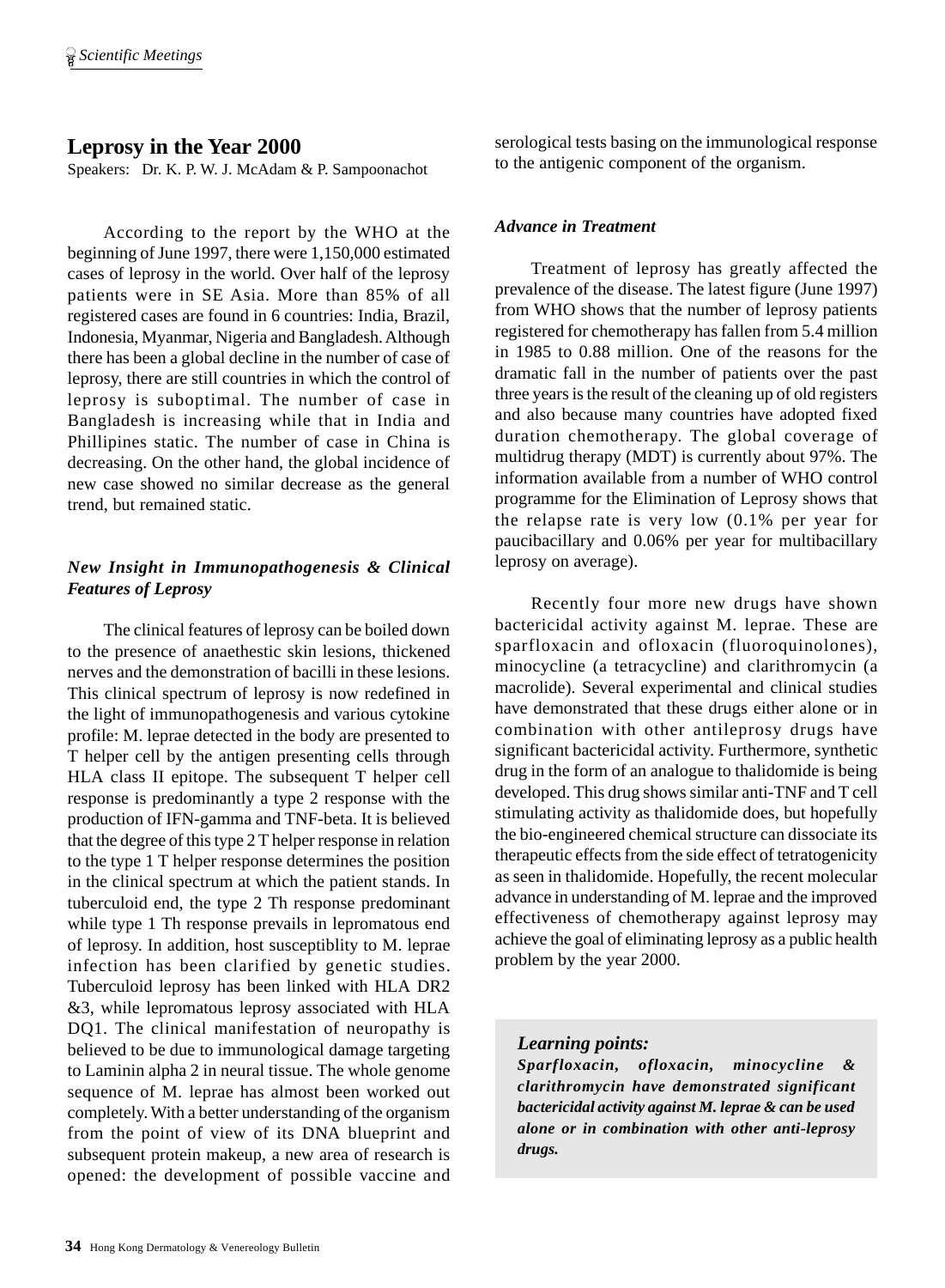# **Acne: Update on Pathogenesis and Topical Treatment**

reported by Dr. N. M. Luk

Date: 29 June 1998 Venue: Sheraton Hotel, Tsimshatsui, Kowloon Speaker: Dr. Alan R. Shalita Organizer: HKSDV; Scientific Meeting

Acne formation is a multi-factorial and complex process. During puberty, the augmented secretion of male sex hormone increases sebum secretion from the pilosebaceous units, which sets the stage for acne formation.

The Propionibacterium acnes colonizing the pilosebaceous ducts converts the sebum into irritant and comedogenic free fatty acids. These substances are chemotactic for inflammatory cells and induce the release of cytokines causing the inflammatory reaction.

Failure of the epidermis lining the follicular duct to keratinize properly leads to hypercornification at the poral opening, thus blocks the secretion from the pilosebaceous ducts and further aggravates the process.

The enlarged follicular lumen containing the inspissated keratin and lipid debris forms the clinical whitehead (closed comedome). When its content is released through the poral opening, it forms the blackhead (open comedone). On the other hand, its content may break into the dermis, provoking a foreign body response, forming the inflammatory papules, pustules and nodules of acne.

Topical treatment of acne vulgaris comprises two main categories of drugs: the comedolytic agents and the anti-bacterial agent.

Retinoids are comedolytic agents, that significantly reverse abnormal follicular differentiation, enhance epithelial cell turnover, and decrease cohesion of keratinized cells. Tretinoin, one of the earliest retinoids, suffers from the drawback of causing local irritation, erythema and pustular flaring of the acne in the early stage of treatment.

Recently a new agent, Adapalene was introduced. It differs from the previous retinoids in that it is a naphthoic acid derivative with potent retinoid-like pharmacological activity, but with increased chemical and light stability. Unlike tretinoin which binds to cytosolic retinoic acid-binding proteins and nulcear retinoic acid receptors (RAR), Adapalene has a characteristic binding profile. It binds very poorly to RAR alpha but exhibits good affinity for RAR beta and gamma. The selectivity of adapalene for RAR gamma is likely associated with activity in the terminal differentiation process. It also rapidly penetrates the pilosebaceous units when applied topically. According to a US multicenter study, it was equally effective as tretinoin but caused less dryness, scaliness, erythema and burning sensation. It can either be used as monotherapy or in combination with topical antibacterial agent.

The second group of topical agent comprises the anti-bacterial agent: the benzoyl peroxide and topical antibiotics.

Benzoyl peroxide, being an anti-bacterial agent, has an addition anti-inflammatory action. However, irritancy and bleaching of skin are its main drawbacks. Topical erythromycin and clindamycin are less effective than benzoyl peroxide in inhibiting P. acne, yet they are less irritant. Recently, the development of resistant strain of P. acnes to these topical agents is of concern.

#### *Learning points:*

*For those who require topical Retinoids and yet are unable to tolerate its side effects, Adapalene may be tried as monotherapy or in combination with antibacterial agent.*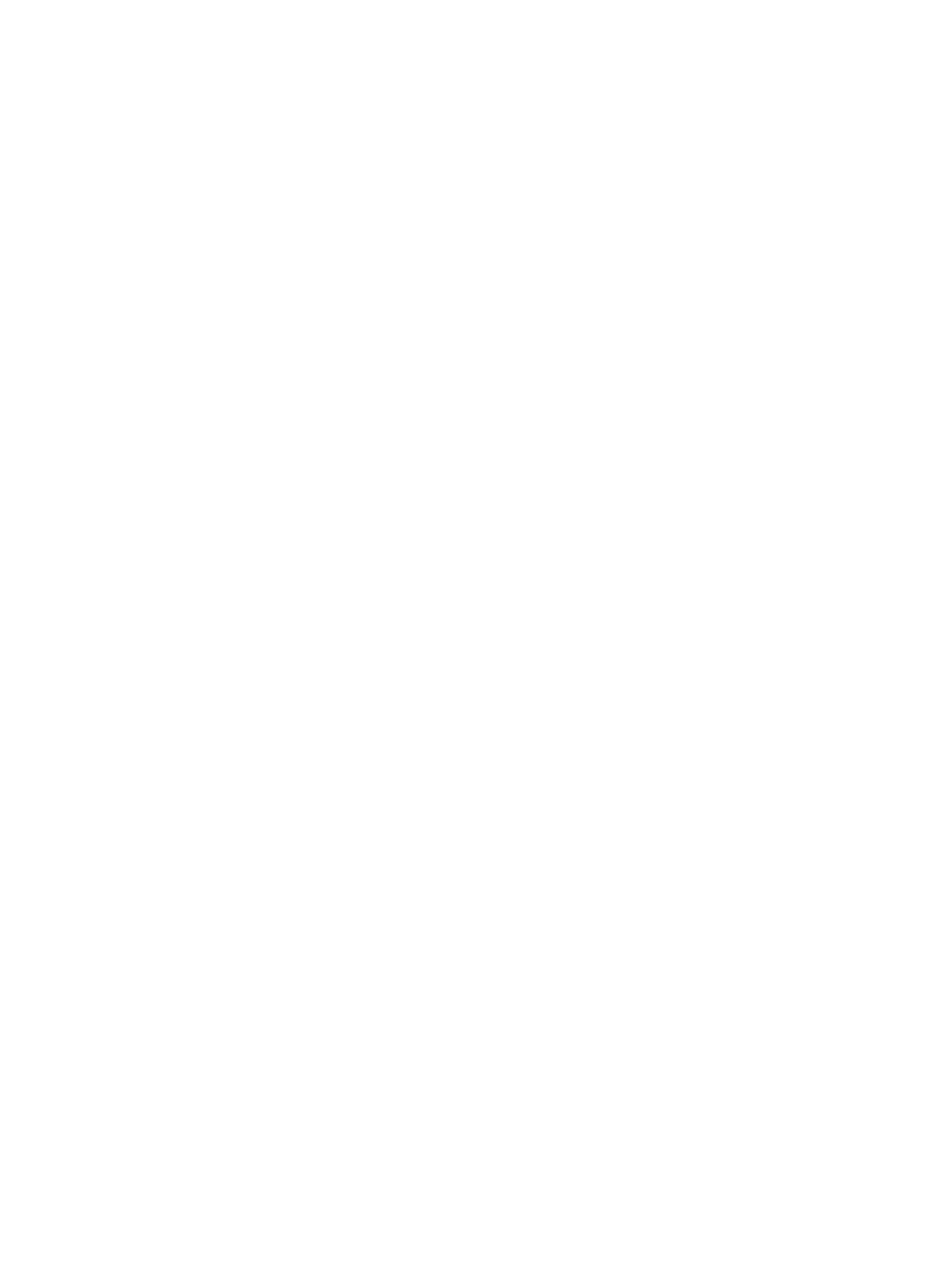# **Intermittent Short Course Treatment of Cyclosporin in Atopic Dermatitis and Psoriasis & Cyclosporin A Microemulsion for Severe Atopic Dermatitis: Local Experience on Adolescents and Adults**

reported by Dr. K.Y. Chow

| Date:  | 18 May 1998                          |
|--------|--------------------------------------|
| Venue: | <b>Sheraton Hotel</b>                |
|        | Speakers: Dr. John Berth-Jones       |
|        | Dr. Henry H. F. Ho                   |
|        | Organizer: HKSDV; Scientific Meeting |

In the first part of the meeting, Dr. John Berth-Jones discussed on the use, efficacy and safety of cyclosporin A microemulsion in the treatment of moderate and severe atopic dermatitis and psoriasis. He had conducted various studies on these aspects, and had found that cyclosporin A was very effective and had an excellent safety profile. The drug was used at a dosage ranging from 2.5mg to 5mg/kg/day.

In his study on severe atopic dermatitis, disease activity was monitored using the six-areas (head and neck, trunk, hands, feet, arms, legs), six-signs (erythema, exudation, excoriation, dryness, cracking, lichenification) score. Pruritus and sleep disturbance were assessed using four-point scales. Cyclosporin A was found to produce rapid and highly significant improvement in all indices of dieases activity. Blood pressure and serum creatinine tend to increase slightly with cyclosporin A, but the increase tends to be mild, seldom requiring withdrawal of the drug, and these parametres all return to the baseline level after discontinuation of the drug. However, most patients relapsed after cessation of treatment, but in his experience there was no rebound. He had noted a small number of patients actually did go into remission of their atopic dermatitis after treatment with cyclopsorin A, raising the possibiltiy that the drug might modify the natural history of the disease, although it remained debatable as some patients would go into natural remission even after treatment with placebo. The results indicate that cyclosporin has a place in the long-term treatment of severe atopic dermatitis provided that appropriate patients are selected and careful monitoring is performed.

Cyclosporin has also been used for treatment of severe psoriasis for more than 13 years, and the clinical efficacy has been confirmed. The drug is found to be beneficial to all aspects of this disease. Dr. Jones had studied on the use of continuous against intermittent short course of cyclosporin A in treatment of psoriasis vulgaris. Both modalities of treatment were found to be effective. With continuous treatment, the efficacy tends to be marginally better. With intermittent short course treatment, there were statistically significant increases in mean serum creatinine and blood pressure, but which did not rise after furthur successive treatment periods, and these parametres returned to their base line levels after the drug was discontinued. The overall drug dosage consumption tends to be less. He concluded that intermittent short courses of cyclosporin may be the more appropriate approach to treatment of psoriasis. According to the speaker, there is no satisfactory predictive factor as to which group of patients will be less responsive to cyclosporin therapy or who will relapse quicker after treatment.

In the second part of the meeting, Dr. Henry Ho shared with the audience the local experience of using cyclosporin A microemulsion in the treatment of patients with severe atopic dermatitis. The study was an open trial conducted in three Social Hygiene Clinics. Twenty-six patients were studied. They received Cyclosporin A for a period of eight weeks at a dosage between 3-5mg/kg/day, and were put on a further four